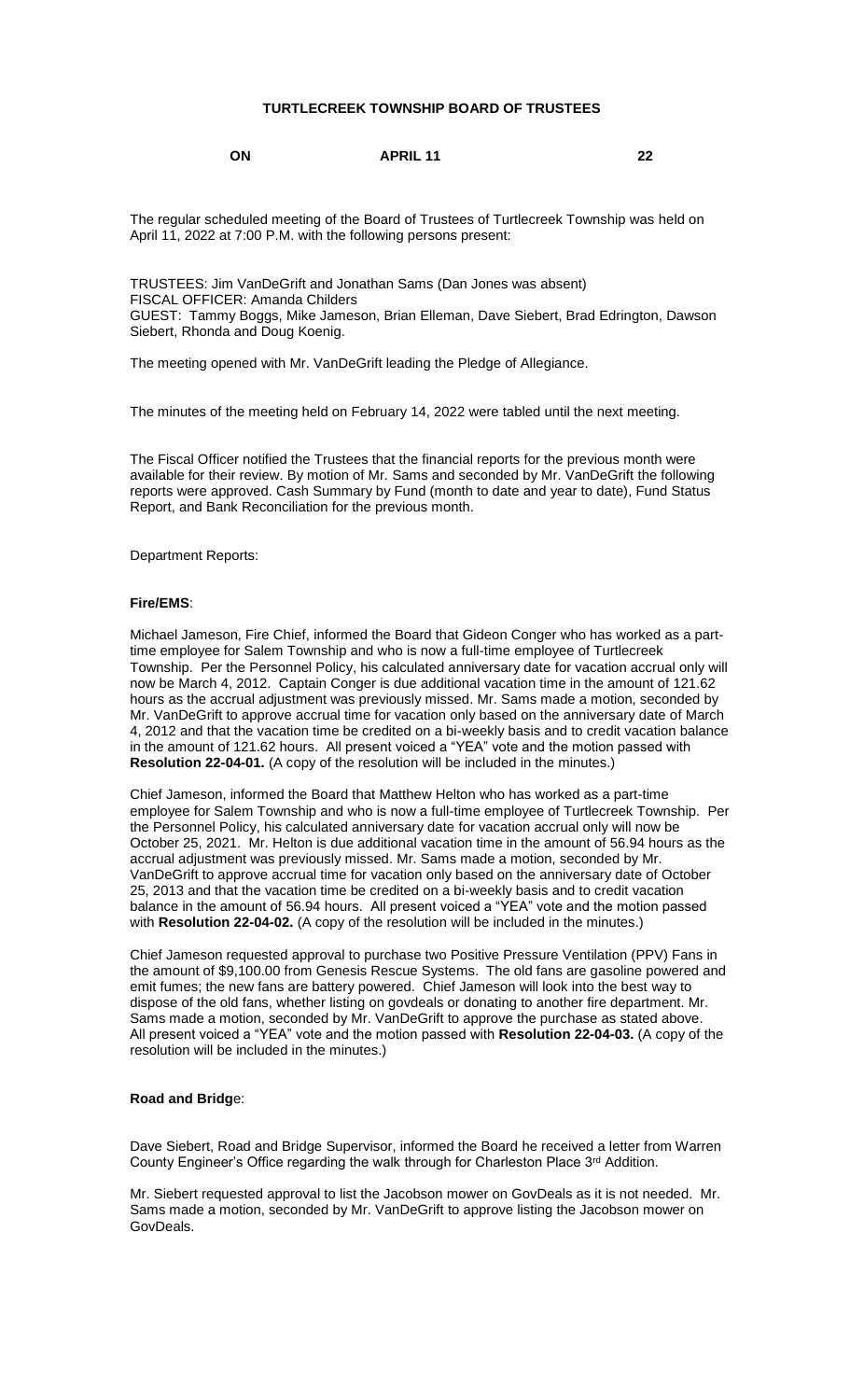#### **Administration**:

Tammy Boggs, Township Administrator, informed the board that the repair estimate for twenty bay doors at Station 32 replacing the weather stripping at a cost of \$5,727.60 was received from AE Doors. The Board tabled the discussion until the next meeting.

Mrs. Boggs informed the Board that an authorization letter is needed for Energy Alliances to obtain the authorized governmental eligible customer list from Duke Energy Ohio Inc. Mr. Sams made a motion, seconded by Mr. VanDeGrift to authorize James VanDeGrift, Chairperson, to sign the letter of authorization as stated above. All voiced a "YEA" vote and the motion was passed with **Resolution 22-04-04**. (A copy of the resolution is included in the minutes).

Mrs. Boggs informed the Board that a buyer agent for property on Jack and Phillips roads is interested in ten acres they would like rezoned to light industrial for a warehouse, parking, auto repair and trucking business. The land is currently zoned R1B. Mr. Sams asked Mrs. Boggs to get more information.

Mrs. Boggs informed the Board that there is interest in the JEDD area for a six to ten bay truck maintenance/office building. Warren County Zoning was contacted about the possible purchase and plans for the property. They were informed that is not allowed according to the JEDD agreement. Mrs. Boggs will attend the Warren County Zoning meeting and get more information.

Mrs. Boggs requested ratification for expenditures authorized by Township Administrator or Township Officer or Employee authorized by Township Administrator in the cumulative amount of \$4,058.09. The purchases are \$868.40 from The Home Depot, \$1,430.00 from We're Not Just Extrication, \$16.13 from Rural King, \$188.52 from Fastenal, \$342.84 from New Pig, \$102.96 from Firebirds and \$1,109.24 from Amazon. Mr. Sams made a motion, seconded by Mr. VanDeGrift to subsequently approve the expenditures in the cumulative amount of \$4,058.09. All present voiced a "YEA" vote and the motion was passed with **Resolution 22-04-05.** (A copy of the Resolution is included in the minutes.)

Mrs. Boggs informed the Board that we will apply for the More Grant for safety helmet funding.

Mrs. Boggs requested authorization to replace the four exterior locks on the maintenance/road bays with locks that work with the software system throughout Station 32. The cost for the four locks is approximately \$1,984.00 from BuyDoorHardwareNow. Mr. Sams made a motion, seconded by Mr. VanDeGrift to approve the purchase as stated above. All present voiced a "YEA" vote and the motion was passed.

Mrs. Boggs informed the Board that a cemetery foundation fee was received from Maggard Memorials from the McGowan family for Section 41, lots 9 & 10 for \$680.00. Due to a change in the foundation size a refund is needed to be paid to Maggard Memorials in the amount of \$360.00. Mr. Sams made a motion, seconded by Mr. VanDeGrift to approve the refund in the amount of \$360.00 to Maggard Memorials. All present voiced a "YEA" vote and the motion was passed with **Resolution 22-04-06.** (A copy of the Resolution is included in the minutes.)

Mrs. Boggs informed the Board that Mr. Sams was contacted by Congressman's Chabot's Office regarding available funding. Various options for possible projects were briefly discussed. The funding does come with a twenty percent match requirement, must be health and safety related and work must be completed in 2023. Mr. Sams made a motion, seconded by Mr. VanDeGrift to apply for the Community Project funding. All present voiced a "YEA" vote and the motion was passed.

#### **General Reports:**

### **CORRESPONDENCE:**

#### **IN:**

Email from Mr. Henning requesting a fire patch Email request for application for Ms. Hixson Letter from Anthem regarding overpayment Email from Pekin Insurance regarding fire report Letter from Duke Energy regarding relocation of poles on State Route 63 Email from Little Miami Watershed regarding river float Email from Mr. Maurath regarding street sweeping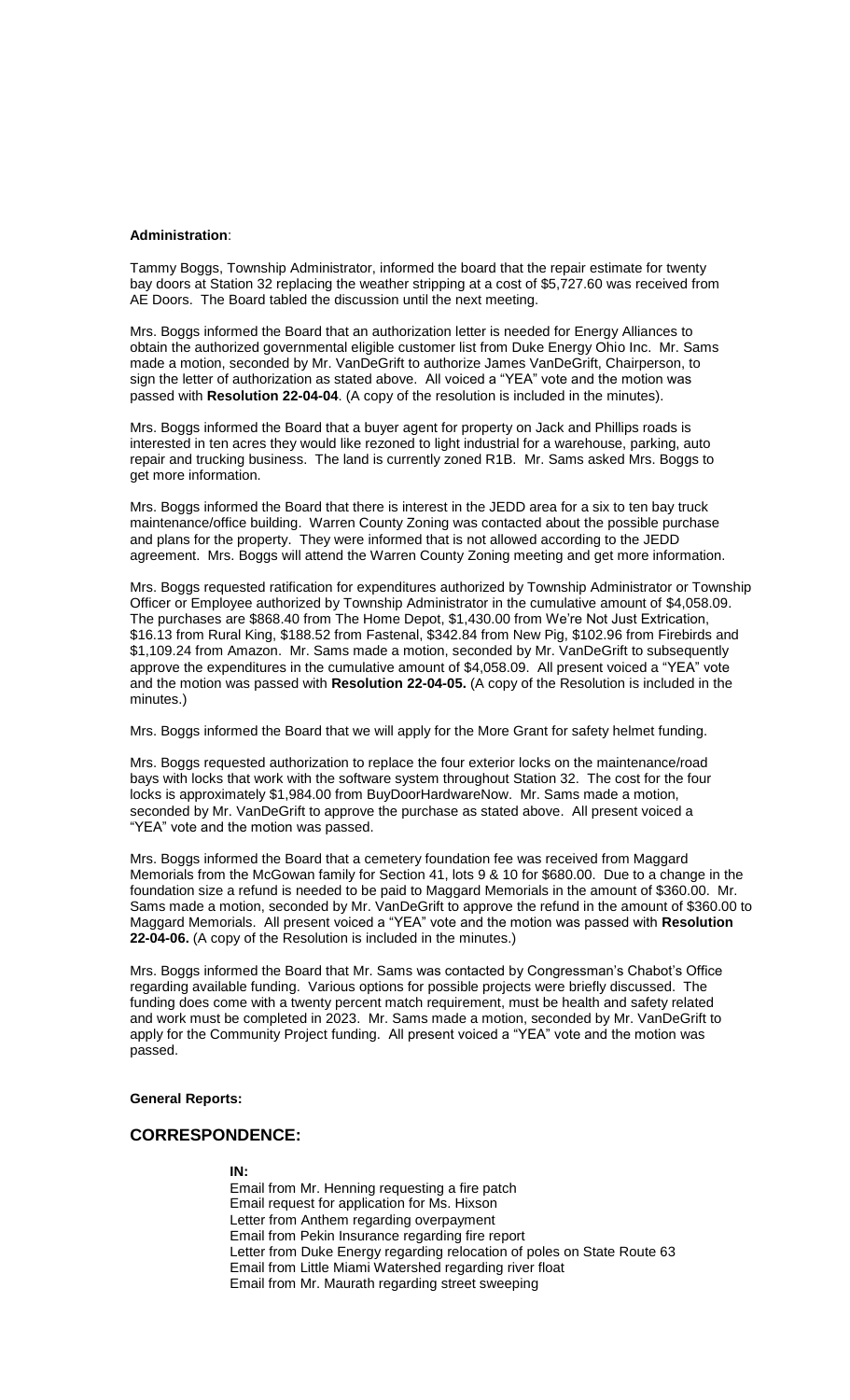Letter from WC Engineer's office regarding walk through for Charleston Place 3<sup>rd</sup> addition Email from Premier regarding flu shots Email from Mr. Martin regarding internet service in the township Quarterly report from WC Health District

**OUT:**

Letter to OSU Warren County regarding donation for fair awards Email to Pekin Insurance regarding fire report Email to Ms. Hixson with application Letter to Local 5353 from Board of Trustees Email public records request to Smartprocure Email to Mr. Martin regarding internet service in the township

#### **Fiscal Officer Reports:**

Amanda Childers, Fiscal Officer, informed the Board that a Resolution is needed to authorize expenditure from American Rescue Plan Act Funds under the lost revenue category. The total amount of funds expected includes both Tranche One and Tranche Two, as well as a small amount that was from a reallocation with a total of \$1,629,821.27. Criteria Architect fees for renovation of Fire Station 31 in the amount of \$74,000.00 are noted in the Resolution as these funds are encumbered using the ARPA funds. Mr. Sams made a motion, seconded by Mr. VanDeGrift to approve the Resolution as stated above. All present voiced a "YEA" vote and the motion was passed with **Resolution 22-04-07.** (A copy of the Resolution is included in the minutes.)

Mrs. Childers informed the Board that a Storm Water Service Payment Fund related to the Township Services Agreement between the Community Authority of Union Village and Turtlecreek Township needs to be created. The funding will be paid by the Community Authority of Union Village for the purposes of repair and maintenance of certain stormwater infrastructure in the public right away. Mr. Sams made a motion, seconded by Mr. VanDeGrift to approve the Resolution as stated above. All present voiced a "YEA" vote and the motion was passed with **Resolution 22-04-08.** (A copy of the Resolution is included in the minutes.)

The Fiscal Officer presented the bills which were due and the following checks were approved and signed. Check Nos. 33720 through 33794 (copy to follow) and Vouchers 162-2022 through 269-2022.

|         | <b>Post Date Transaction Date Receipt Number</b> |          | <b>Source</b>                           |               | <b>Account Code Total Receipt</b> | <b>Purpose</b>                                              |
|---------|--------------------------------------------------|----------|-----------------------------------------|---------------|-----------------------------------|-------------------------------------------------------------|
| 3/11/22 | 4/7/22                                           | 345-2022 | <b>INVESTMENT cd 28</b>                 | 1000-701-0000 |                                   | \$2,614.50 Gain on Investment                               |
| 3/31/22 | 4/7/22                                           | 346-2022 | <b>INVESTMENT CD 27</b>                 | 1000-701-0000 |                                   | \$496.00 Gain on Investment                                 |
|         |                                                  |          |                                         |               | \$3.110.50                        |                                                             |
| 3/28/22 | 4/4/22                                           | 291-2022 | STUBBS-CONNER FUNERAL HOME              | 2041-302-0000 |                                   | \$600.00 GRAVE OPEN/CLOSE J TIPTON SECT 42 LOT 1            |
| 4/1/22  | 4/11/22                                          | 351-2022 | KIRKPATRICK FUNERAL HOME                | 2041-302-0000 |                                   | \$450.00 GRAVE OPEN/CLOSE SECT 55 LOT 10 SCHWARTZ           |
| 4/11/22 | 4/11/22                                          | 359-2022 | STINE FUNERAL HOME OF LEBANON INC       | 2041-302-0000 |                                   | \$450.00 GRAVE OPEN/CLOSE SECT 8 LOT 5 C QUITTER            |
| 4/4/22  | 4/11/22                                          | 353-2022 | C QUITTER                               | 2041-804-0000 |                                   | \$840.00 SALE OF CEMETERY LOTS SECTION 8 LOTS 3.4.5 QUITTER |
|         |                                                  |          |                                         |               | \$2,340.00                        |                                                             |
| 4/1/22  | 4/11/22                                          | 352-2022 | PUBLIC ENTITY RISK SERVICES OF OHIO INC | 2031-892-0000 |                                   | \$1.329.79 INSURANCE CLAIM FOR GUARD RAIL ON COOK ROAD      |
|         |                                                  |          |                                         |               | \$1,329.79                        |                                                             |
| 3/22/22 | 4/4/22                                           | 290-2022 | <b>USAA</b>                             | 2191-299-0000 |                                   | \$88.58 LIFE SQUAD SERVICES                                 |
| 3/29/22 | 4/4/22                                           | 292-2022 | MANHATTAN LIFE INSURANCE                | 2191-299-0000 |                                   | \$116.99 LIFE SQUAD SERVICES                                |
| 3/30/22 | 4/4/22                                           | 293-2022 | P CHAMBERLAIN                           | 2191-299-0000 |                                   | \$260.00 LIFE SQUAD SERVICES                                |
| 4/1/22  | 4/11/22                                          | 350-2022 | PARAMOUNT ADVANTAGE                     | 2191-299-0000 |                                   | \$186.00 LIFE SQUAD SERVICES                                |
| 4/5/22  | 4/11/22                                          | 354-2022 | KEMPER HEALTH                           | 2191-299-0000 |                                   | \$95.66 LIFE SQUAD SERVICES                                 |
| 4/7/22  | 4/11/22                                          | 355-2022 | TRANSAMERICA LIFE INSURANCE COMPANY     | 2191-299-0000 |                                   | \$99.67 LIFE SQUAD SERVICES                                 |
| 4/11/22 | 4/11/22                                          | 356-2022 | <b>TRICARE PAYMENT</b>                  | 2191-299-0000 |                                   | \$409.97 LIFE SQUAD SERVICES                                |
| 4/11/22 | 4/11/22                                          | 357-2022 | PARAMOUNT ADVANTAGE                     | 2191-299-0000 |                                   | \$190.00 LIFE SQUAD SERVICES                                |
| 4/11/22 | 4/11/22                                          | 358-2022 | CENTRAL STATE HEALTH AND LIFE           | 2191-299-0000 |                                   | \$87.71 LIFE SQUAD SERVICES                                 |
| 3/22/22 | 4/6/22                                           | 295-2022 | <b>NALCHBP</b>                          | 2191-299-0000 |                                   | \$105,12 LIFE SQUAD SERVICES (DIRECT DEPOSIT)               |
| 3/22/22 | 4/6/22                                           | 296-2022 | AARP SUPPLEMENTAL                       | 2191-299-0000 |                                   | \$134.24 LIFE SQUAD SERVICES (DIRECT DEPOSIT)               |
| 3/22/22 | 4/6/22                                           | 297-2022 | CGS                                     | 2191-299-0000 |                                   | \$341.22 LIFE SQUAD SERVICES (DIRECT DEPOSIT)               |
| 3/22/22 | 4/6/22                                           | 298-2022 | <b>HUMANA</b>                           | 2191-299-0000 |                                   | \$1,026.88 LIFE SQUAD SERVICES (DIRECT DEPOSIT)             |
| 3/23/22 | 4/6/22                                           | 299-2022 | <b>AETNA</b>                            | 2191-299-0000 |                                   | \$896.58 LIFE SQUAD SERVICES (DIRECT DEPOSIT)               |
| 3/23/22 | 4/6/22                                           | 300-2022 | <b>AETNA</b>                            | 2191-299-0000 |                                   | \$1.036.31 LIFE SQUAD SERVICES (DIRECT DEPOSIT)             |
| 3/23/22 | 4/6/22                                           | 301-2022 | AETNA BETTER HEALTH                     | 2191-299-0000 |                                   | \$1,045.73 LIFE SQUAD SERVICES (DIRECT DEPOSIT)             |
| 3/24/22 | 4/6/22                                           | 302-2022 | STATE OF OHIO MEDICAID                  | 2191-299-0000 |                                   | \$128.00 LIFE SQUAD SERVICES (DIRECT DEPOSIT)               |
| 3/24/22 | 4/6/22                                           | 303-2022 | BUCKEYE HEALTH COMMUNITY                | 2191-299-0000 |                                   | \$174.00 LIFE SQUAD SERVICES (DIRECT DEPOSIT)               |
| 3/24/22 | 4/6/22                                           | 304-2022 | <b>MOLINA HEALTHCARE</b>                | 2191-299-0000 |                                   | \$525.98 LIFE SQUAD SERVICES (DIRECT DEPOSIT)               |
| 3/25/22 | 4/6/22                                           | 305-2022 | HNB-ECHO                                | 2191-299-0000 |                                   | \$456.00 LIFE SQUAD SERVICES (DIRECT DEPOSIT)               |
| 3/25/22 | 4/6/22                                           | 306-2022 | AARP SUPPLEMENTAL                       | 2191-299-0000 |                                   | \$521.98 LIFE SQUAD SERVICES (DIRECT DEPOSIT)               |
| 3/25/22 | 4/6/22                                           | 307-2022 | <b>AETNA</b>                            | 2191-299-0000 |                                   | \$1,009.24 LIFE SQUAD SERVICES (DIRECT DEPOSIT)             |
| 3/28/22 | 4/6/22                                           | 308-2022 | <b>MEDICAL MUTUAL</b>                   | 2191-299-0000 |                                   | \$86.59 LIFE SQUAD SERVICES (DIRECT DEPOSIT)                |
| 3/28/22 | 4/6/22                                           | 309-2022 | <b>MOLINA HEALTHCARE</b>                | 2191-299-0000 |                                   | \$134.00 LIFE SQUAD SERVICES (DIRECT DEPOSIT)               |

The Fiscal Office reported the following income: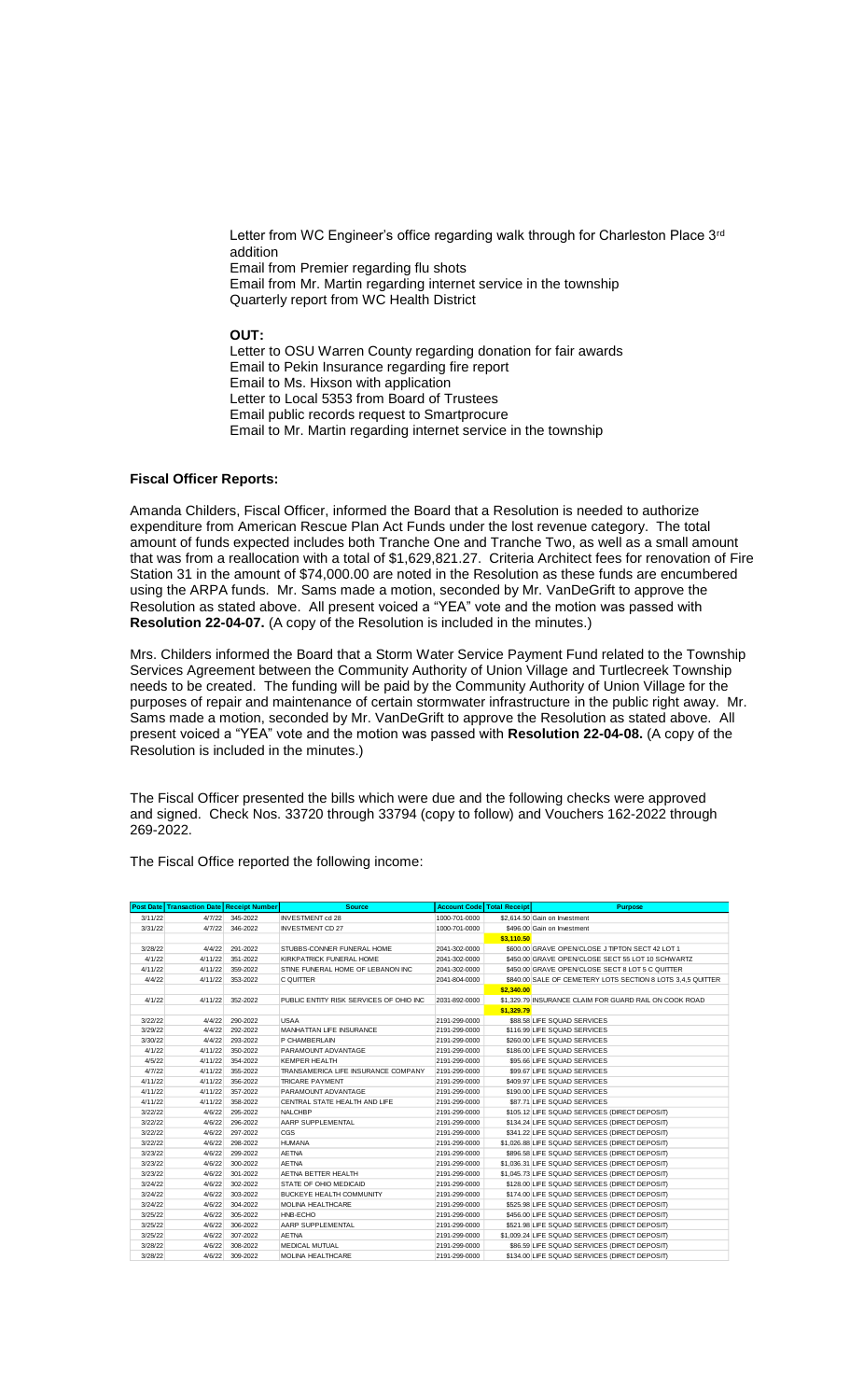|                    | <b>Post Date Transaction Date Receipt Number</b> |                      | <b>Source</b>                          | <b>Account Code</b>            | <b>Total Receipt</b> | <b>Purpose</b>                                                                                   |
|--------------------|--------------------------------------------------|----------------------|----------------------------------------|--------------------------------|----------------------|--------------------------------------------------------------------------------------------------|
| 3/28/22            | 4/6/22                                           | 310-2022             | <b>UMR</b>                             | 2191-299-0000                  |                      | \$332.96 LIFE SQUAD SERVICES (DIRECT DEPOSIT)                                                    |
| 3/28/22            | 4/6/22                                           | 311-2022             | ANTHEM BLUE                            | 2191-299-0000                  |                      | \$537.62 LIFE SQUAD SERVICES (DIRECT DEPOSIT)                                                    |
| 3/28/22            | 4/6/22                                           | 312-2022             | <b>ANTHEM BLUE</b>                     | 2191-299-0000                  |                      | \$705.21 LIFE SQUAD SERVICES (DIRECT DEPOSIT)                                                    |
| 3/28/22            | 4/6/22                                           | 313-2022             | US TREASURY DEPT OF VA                 | 2191-299-0000                  |                      | \$826.36 LIFE SQUAD SERVICES (DIRECT DEPOSIT)                                                    |
| 3/28/22            | 4/6/22                                           | 314-2022             | CGS                                    | 2191-299-0000                  |                      | \$4,164.05 LIFE SQUAD SERVICES (DIRECT DEPOSIT)                                                  |
| 3/29/22            | 4/6/22                                           | 315-2022             | <b>HUMANA</b>                          | 2191-299-0000                  |                      | \$622.14 LIFE SQUAD SERVICES (DIRECT DEPOSIT)<br>\$83.06 LIFE SQUAD SERVICES (DIRECT DEPOSIT)    |
| 3/30/22<br>3/30/22 | 4/6/22<br>4/6/22                                 | 316-2022<br>317-2022 | AARP SUPPLEMENTAL<br>UNITED HEALTHCARE | 2191-299-0000<br>2191-299-0000 |                      | \$551.72 LIFE SQUAD SERVICES (DIRECT DEPOSIT)                                                    |
| 3/30/22            | 4/6/22                                           | 318-2022             | AETNA BETTER HEALTH                    | 2191-299-0000                  |                      | \$1,142.93 LIFE SQUAD SERVICES (DIRECT DEPOSIT)                                                  |
| 3/31/22            | 4/6/22                                           | 319-2022             | STATE OF OHIO MEDICAID                 | 2191-299-0000                  |                      | \$133.60 LIFE SQUAD SERVICES (DIRECT DEPOSIT)                                                    |
| 3/31/22            | 4/6/22                                           | 320-2022             | <b>AETNA</b>                           | 2191-299-0000                  |                      | \$266.78 LIFE SQUAD SERVICES (DIRECT DEPOSIT)                                                    |
| 3/31/22            | 4/6/22                                           | 321-2022             | UNITED HEALTHCARE                      | 2191-299-0000                  |                      | \$573.04 LIFE SQUAD SERVICES (DIRECT DEPOSIT)                                                    |
| 3/31/22            | 4/6/22                                           | 322-2022             | UNITED HEALTHCARE                      | 2191-299-0000                  |                      | \$1,520.22 LIFE SQUAD SERVICES (DIRECT DEPOSIT)                                                  |
| 3/14/22            | 4/7/22                                           | 347-2022             | <b>HUMANA</b>                          | 2191-299-0000                  |                      | \$1,468.50 LIFE SQUAD SERVICES (DIRECT DEPOSIT)                                                  |
| 3/14/22            | 4/7/22                                           | 348-2022             | <b>ANTHEM BLUE</b>                     | 2191-299-0000                  |                      | \$1,855.58 LIFE SQUAD SERVICES (DIRECT DEPOSIT)                                                  |
| 4/1/22             | 4/11/22                                          | 360-2022             | UNITED HEALTHCARE                      | 2191-299-0000                  |                      | \$382.93 LIFE SQUAD SERVICES (DIRECT DEPOSIT)                                                    |
| 4/1/22             | 4/11/22                                          | 361-2022             | CGS                                    | 2191-299-0000                  |                      | \$401.23 LIFE SQUAD SERVICES (DIRECT DEPOSIT)                                                    |
| 4/1/22             | 4/11/22                                          | 362-2022             | <b>AETNA</b>                           | 2191-299-0000                  |                      | \$500.94 LIFE SQUAD SERVICES (DIRECT DEPOSIT)                                                    |
| 4/1/22             | 4/11/22                                          | 363-2022             | HNB-ECHO                               | 2191-299-0000                  |                      | \$594.00 LIFE SQUAD SERVICES (DIRECT DEPOSIT)                                                    |
| 4/1/22             | 4/11/22                                          | 364-2022             | <b>CIGNA</b>                           | 2191-299-0000                  |                      | \$955.42 LIFE SQUAD SERVICES (DIRECT DEPOSIT)                                                    |
| 4/1/22             | 4/11/22                                          | 365-2022             | <b>HWHO</b>                            | 2191-299-0000                  |                      | \$1,600.44 LIFE SQUAD SERVICES (DIRECT DEPOSIT)                                                  |
| 4/4/22             | 4/11/22                                          | 366-2022             | MEDICAL MUTUAL                         | 2191-299-0000                  |                      | \$85.31 LIFE SQUAD SERVICES (DIRECT DEPOSIT)                                                     |
| 4/4/22<br>4/4/22   | 4/11/22<br>4/11/22                               | 367-2022<br>368-2022 | HNB-ECHO<br>AETNA                      | 2191-299-0000<br>2191-299-0000 |                      | \$95.50 LIFE SQUAD SERVICES (DIRECT DEPOSIT)<br>\$717.32 LIFE SQUAD SERVICES (DIRECT DEPOSIT)    |
| 4/4/22             | 4/11/22                                          | 369-2022             | <b>ANTHEM BLUE</b>                     | 2191-299-0000                  |                      | \$1,229.08 LIFE SQUAD SERVICES (DIRECT DEPOSIT)                                                  |
| 4/4/22             | 4/11/22                                          | 370-2022             | CGS                                    | 2191-299-0000                  |                      | \$1,515.91 LIFE SQUAD SERVICES (DIRECT DEPOSIT)                                                  |
| 4/5/22             | 4/11/22                                          | 371-2022             | <b>HUMANA</b>                          | 2191-299-0000                  |                      | \$97.10 LIFE SQUAD SERVICES (DIRECT DEPOSIT)                                                     |
| 4/5/22             | 4/11/22                                          | 372-2022             | MOLINA HEALTHCARE                      | 2191-299-0000                  |                      | \$363.68 LIFE SQUAD SERVICES (DIRECT DEPOSIT)                                                    |
| 4/5/22             | 4/11/22                                          | 373-2022             | <b>AFTNA</b>                           | 2191-299-0000                  |                      | \$613.02 LIFE SQUAD SERVICES (DIRECT DEPOSIT)                                                    |
| 4/6/22             | 4/11/22                                          | 374-2022             | <b>AETNA</b>                           | 2191-299-0000                  |                      | \$444.11 LIFE SQUAD SERVICES (DIRECT DEPOSIT)                                                    |
| 4/6/22             | 4/11/22                                          | 375-2022             | <b>ANTHEM BLUE</b>                     | 2191-299-0000                  |                      | \$453.54 LIFE SQUAD SERVICES (DIRECT DEPOSIT)                                                    |
| 4/6/22             | 4/11/22                                          | 376-2022             | <b>ERIE INSURANCE</b>                  | 2191-299-0000                  |                      | \$694.49 LIFE SQUAD SERVICES (DIRECT DEPOSIT)                                                    |
| 4/6/22             | 4/11/22                                          | 377-2022             | UNITED HEALTHCARE                      | 2191-299-0000                  |                      | \$848.97 LIFE SQUAD SERVICES (DIRECT DEPOSIT)                                                    |
| 4/6/22             | 4/11/22                                          | 378-2022             | AETNA BETTER HEALTH                    | 2191-299-0000                  |                      | \$1,189.52 LIFE SQUAD SERVICES (DIRECT DEPOSIT)                                                  |
| 4/7/22             | 4/11/22                                          | 379-2022             | STATE OF OHIO MEDICAID                 | 2191-299-0000                  |                      | \$180.00 LIFE SQUAD SERVICES (DIRECT DEPOSIT)                                                    |
| 4/7/22             | 4/11/22                                          | 380-2022             | <b>BUCKEYE COMMUNITY</b>               | 2191-299-0000                  |                      | \$204.00 LIFE SQUAD SERVICES (DIRECT DEPOSIT)                                                    |
| 4/7/22             | 4/11/22                                          | 381-2022<br>382-2022 | UNITED HEALTHCARE<br>CGS               | 2191-299-0000                  |                      | \$679.47 LIFE SQUAD SERVICES (DIRECT DEPOSIT)                                                    |
| 4/7/22<br>4/8/22   | 4/11/22<br>4/11/22                               | 383-2022             | HNB-ECHO                               | 2191-299-0000                  |                      | \$1,863.70 LIFE SQUAD SERVICES (DIRECT DEPOSIT)<br>\$136.00 LIFE SQUAD SERVICES (DIRECT DEPOSIT) |
| 4/8/22             | 4/11/22                                          | 384-2022             | AARP SUPPLEMENTAL                      | 2191-299-0000<br>2191-299-0000 |                      | \$192.35 LIFE SQUAD SERVICES (DIRECT DEPOSIT)                                                    |
| 4/8/22             | 4/11/22                                          | 385-2022             | <b>HUMANA</b>                          | 2191-299-0000                  |                      | \$238.76 LIFE SQUAD SERVICES (DIRECT DEPOSIT)                                                    |
| 4/8/22             | 4/11/22                                          | 386-2022             | <b>ANTHEM BLUE</b>                     | 2191-299-0000                  |                      | \$345.92 LIFE SQUAD SERVICES (DIRECT DEPOSIT)                                                    |
| 4/8/22             | 4/11/22                                          | 387-2022             | <b>HWHO</b>                            | 2191-299-0000                  |                      | \$422.52 LIFE SQUAD SERVICES (DIRECT DEPOSIT)                                                    |
| 4/8/22             | 4/11/22                                          | 388-2022             | CGS                                    | 2191-299-0000                  |                      | \$6,084.85 LIFE SQUAD SERVICES (DIRECT DEPOSIT)                                                  |
| 3/31/22            | 4/4/22                                           | 294-2022             | MEDICOUNT MANAGEMENT INC               | 2191-299-0000                  |                      | \$817.59 LIFE SQUAD SERVICES FEBRUARY 2022 DEPOSITS                                              |
|                    |                                                  |                      |                                        |                                | \$47,887.89          |                                                                                                  |
| 3/31/22            | 4/7/22                                           | 323-2022             | <b>STAROHIO</b>                        | 1000-701-0000                  |                      | \$851.85 MARCH 2022 INTEREST                                                                     |
| 3/31/22            | 4/7/22                                           | 324-2022             | PRIMARY                                | 1000-701-0000                  |                      | \$3.57 MARCH 2022 INTEREST                                                                       |
| 3/1/22             | 4/7/22                                           | 326-2022             | CD 15                                  | 1000-701-0000                  |                      | \$315.17 MARCH 2022 INTEREST                                                                     |
| 3/3/22<br>3/4/22   | 4/7/22<br>4/7/22                                 | 327-2022<br>328-2022 | FFCB 9<br>CD <sub>9</sub>              | 1000-701-0000                  |                      | \$600.00 MARCH 2022 INTEREST                                                                     |
| 3/7/22             | 4/7/22                                           | 329-2022             | CD 10                                  | 1000-701-0000<br>1000-701-0000 |                      | \$296.07 MARCH 2022 INTEREST<br>\$315.17 MARCH 2022 INTEREST                                     |
| 3/9/22             | 4/7/22                                           | 330-2022             | FHLB 9                                 | 1000-701-0000                  |                      | \$539.00 MARCH 2022 INTEREST                                                                     |
| 3/10/22            | 4/7/22                                           | 331-2022             | FHLB 4                                 | 1000-701-0000                  |                      | \$1,250.00 MARCH 2022 INTEREST                                                                   |
| 3/11/22            | 4/7/22                                           | 332-2022             | FHLB 8                                 | 1000-701-0000                  |                      | \$487.50 MARCH 2022 INTEREST                                                                     |
| 3/11/22            | 4/7/22                                           | 333-2022             | cd 28                                  | 1000-701-0000                  |                      | \$191.01 MARCH 2022 INTEREST                                                                     |
| 3/15/22            | 4/7/22                                           | 334-2022             | UST <sub>5</sub>                       | 1000-701-0000                  |                      | \$416.95 MARCH 2022 INTEREST                                                                     |
| 3/21/22            | 4/7/22                                           | 335-2022             | CD 33                                  | 1000-701-0000                  |                      | \$191.01 MARCH 2022 INTEREST                                                                     |
| 3/23/22            | 4/7/22                                           | 336-2022             | FHLMC 16                               | 1000-701-0000                  |                      | \$1,031.25 MARCH 2022 INTEREST                                                                   |
| 3/24/22            | 4/7/22                                           | 337-2022             | CD 35                                  | 1000-701-0000                  |                      | \$466.62 MARCH 2022 INTEREST                                                                     |
| 3/25/22            |                                                  | 4/7/22 338-2022      | CD <sub>7</sub>                        | 1000-701-0000                  |                      | \$296.07 MARCH 2022 INTEREST                                                                     |
| 3/28/22            | 4/7/22                                           | 339-2022             | CD 17                                  | 1000-701-0000                  |                      | \$305.62 MARCH 2022 INTEREST                                                                     |
| 3/28/22            | 4/7/22                                           | 340-2022             | CD 22                                  | 1000-701-0000                  |                      | \$324.72 MARCH 2022 INTEREST                                                                     |
| 3/28/22            | 4/7/22                                           | 341-2022             | CD 14                                  | 1000-701-0000                  |                      | \$293.69 MARCH 2022 INTEREST                                                                     |
| 3/28/22            | 4/7/22                                           | 342-2022             | CD 16                                  | 1000-701-0000                  |                      | \$315.17 MARCH 2022 INTEREST                                                                     |
| 3/31/22<br>3/31/22 | 4/7/22<br>4/7/22                                 | 343-2022<br>344-2022 | CD 27<br>UST <sub>4</sub>              | 1000-701-0000<br>1000-701-0000 |                      | \$1,669.42 MARCH 2022 INTEREST<br>\$312.50 MARCH 2022 INTEREST                                   |
| 3/1/22             | 4/7/22                                           | 325-2022             | <b>US BANK</b>                         | 1000-701-0000                  |                      | \$0.85 MARCH 2022 SWEEP INTEREST                                                                 |
|                    |                                                  |                      |                                        |                                | \$10,473.21          |                                                                                                  |
| 3/22/22            | 4/4/22                                           | 289-2022             | TREASURER STATE OF OHIO - ODJFS        | 2193-892-0000                  |                      | \$188.24 OVERPAYMENT REFUND DUE TO CARES ACT FUNDING                                             |
|                    |                                                  |                      |                                        |                                | \$188.24             |                                                                                                  |
| 3/14/22            | 4/7/22                                           | 349-2022             | THE GREATER CINCI HAZARDOUS MATERIALS  | 2192-892-0000                  |                      | \$779.00 SEWELL MOTOR INCIDENT 2-2-22                                                            |
|                    |                                                  |                      |                                        |                                | \$779.00             |                                                                                                  |

#### **Other Business:**

None.

#### **Visitor Concerns:**

None.

#### **Trustee Reports:**

A motion was made by Mr. Sams that the Board of Trustees adjourns into executive session to discuss All Departments Personnel matters pursuant to ORC 121.22 (G) (1) at 7:56 P.M. The motion was seconded by Mr. VanDeGrift and upon call of roll call, Mr. Sams "YEA" and Mr. VanDeGrift "YEA" the executive session was entered.

By motion of Mr. Sams that the Board of Trustees adjourns out of executive session and return to the open meeting and ask the Fiscal Officer to note in the minutes that NO ACTION WAS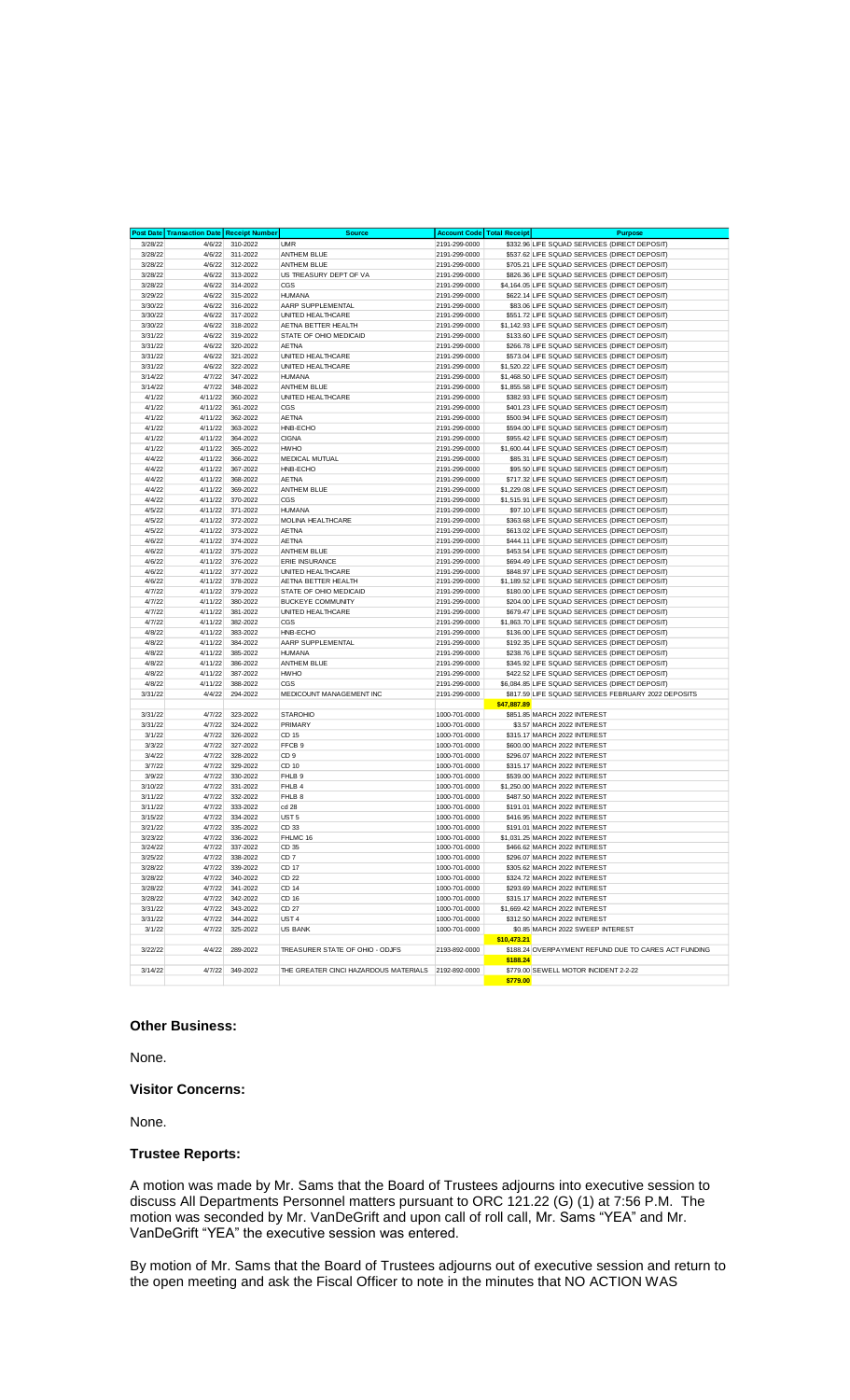TAKEN. The motion was seconded by Mr. VanDeGrift the execute session ended. Upon call of roll, Mr. Sams "YEA" and Mr. VanDeGrift "YEA" the Board returned to regular session at 8:04 P.M.

There being no further business, Mr. Sams made a motion, seconded by Mr. VanDeGrift to adjourn the meeting. All present voiced a "YEA" vote and the motion passed.

The next regular meeting is scheduled for April 26, 2022 at 8:00 a.m.

Signed: \_\_\_\_\_\_\_\_\_\_\_\_\_\_\_\_\_\_\_\_\_\_\_\_\_\_\_\_\_\_\_Chairman of the Board

Attest: **Attest: Attest: Attest: Attest: Attest: Attest: Attest: Attest: Attest: Attes: Attes: Attes: Attes: Attes: Attes: Attes: Attes: Attes: Attes: Attes: Attes: Attes: Attes:** 

# **RESOLUTION 22-04-01 TURTLECREEK TOWNSHIP WARREN COUNTY, OHIO**

### **RESOLUTION TO DETERMINE CALCULATED ANNIVERSARY DATE FOR ACCRUAL OF VACATION TIME**

**WHEREAS,** Gideon Conger has worked as a part-time employee with Salem Township and has been hired full-time with Turtlecreek Township, and

**WHEREAS**, the Turtlecreek Township Administrator missed completing the paperwork to enact this calculated anniversary date, the Turtlecreek Township Trustees will grant the calculated anniversary date of March 4, 2012 and provided Gideon Conger with the necessary accrual from March 14, 2020 pay period to March 25, 2022 ending pay period in the amount of 1.54 hours per pay for a total vacation accrual of 81.62 hours. Mr. Conger is also entitled to 40 hours credit to his vacation balance on March 4. 2020 for a total vacation accrual of **121.62** to be credited to his vacation balance effective with the pay period ending March 25, 2022.

**NOW THEREFORE, BE IT RESOLVED**, by the Board of Trustees of Turtlecreek Township, Warren County, Ohio, that the trustees approve accrual time for vacation only based on the anniversary date of March 4, 2012 that the vacation time be credited on a bi-weekly basis and to credit vacation balance in the amount of 121.62 hours.

Mr. Sams moved to adopt the foregoing Resolution. Mr. VanDeGrift seconded the motion and upon call of the roll the following vote resulted:

| Mr. VanDeGrift | "YEA" |
|----------------|-------|
| Mr. Sams       | "YEA" |

Resolution adopted this 11th day of April, 2022.

# **THE BOARD OF TURTLECREEK TOWNSHIP TRUSTEES**

Attest: **Attest: Attest: Attest: Attest: Attest: Attest: Attest: Attest: Attest: Attest: Attes: Attes: Attes: Attes: Attes: Attes: Attes: Attes: Attes: Attes: Attes: Attes: Attes** 

**RESOLUTION 22-04-02 TURTLECREEK TOWNSHIP WARREN COUNTY, OHIO**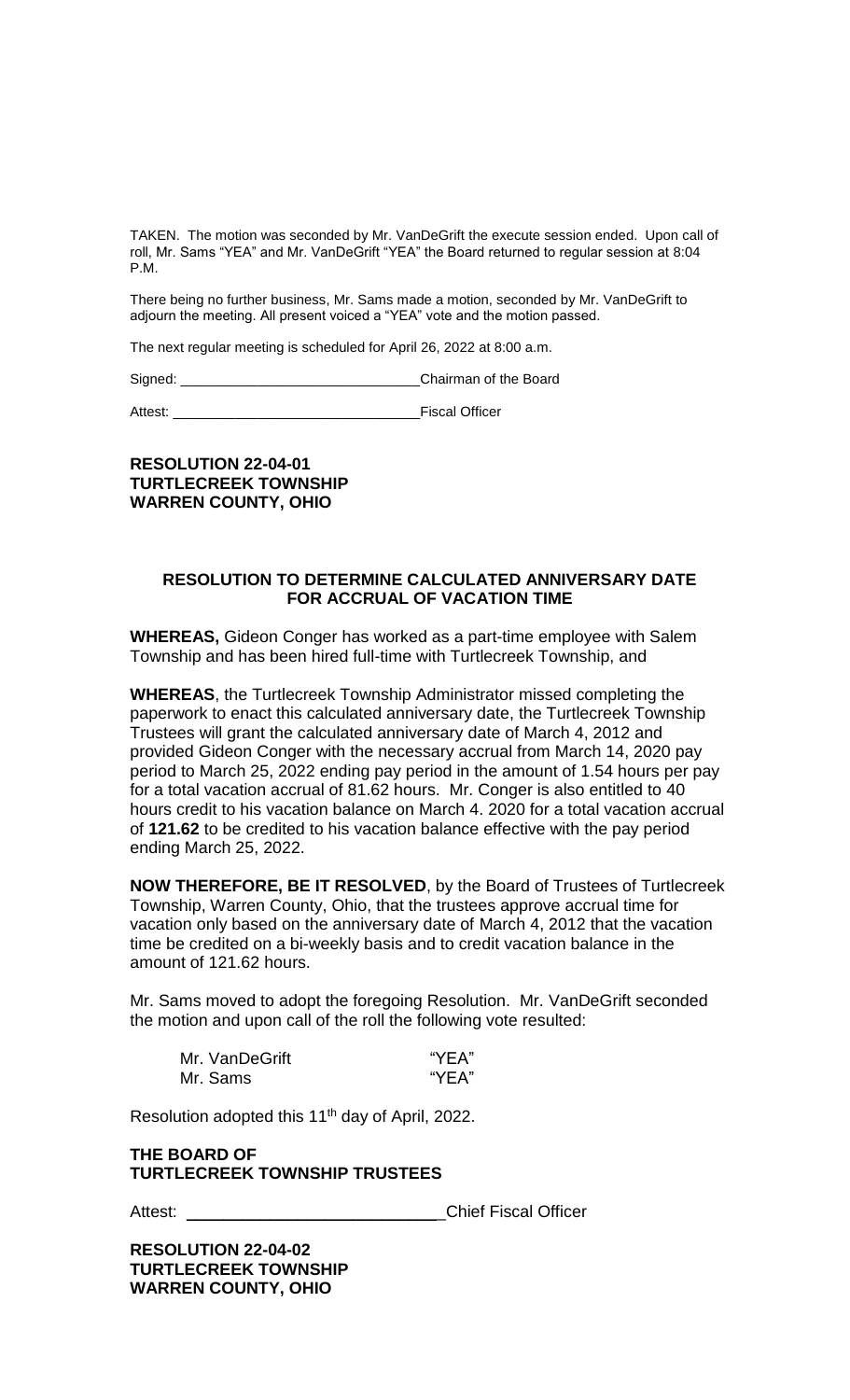# **RESOLUTION TO DETERMINE CALCULATED ANNIVERSARY DATE FOR ACCRUAL OF VACATION TIME**

**WHEREAS,** Matthew Helton has worked as a part-time employee with Salem Township and has been hired full-time with Turtlecreek Township, and

**WHEREAS**, the Turtlecreek Township Administrator missed completing the paperwork to enact this calculated anniversary date, the Turtlecreek Township Trustees will grant the calculated anniversary date of October 25, 2013 and provided Matthew Helton with the necessary accrual from October 25, 2021 pay period to March 25, 2022 ending pay period in the amount of 1.54 hours per pay for a total vacation accrual of 16.94 hours. Mr. Helton is also entitled to 40 hours credit to his vacation balance on October 25, 2021 for a total vacation accrual of **56.94** hours to be credited to his vacation balance effective with the pay period ending March 25, 2022.

**NOW THEREFORE, BE IT RESOLVED**, by the Board of Trustees of Turtlecreek Township, Warren County, Ohio, that the trustees approve accrual time for vacation only based on the anniversary date of October 25, 2013 that the vacation time be credited on a bi-weekly basis and to credit vacation balance in the amount of 56.94 hours.

Mr. Sams moved to adopt the foregoing Resolution. Mr. VanDeGrift seconded the motion and upon call of the roll the following vote resulted:

| Mr. VanDeGrift | "YEA" |
|----------------|-------|
| Mr. Sams       | "YEA" |

Resolution adopted this 11<sup>th</sup> day of April, 2022.

# **THE BOARD OF TURTLECREEK TOWNSHIP TRUSTEES**

Attest: \_\_\_\_\_\_\_\_\_\_\_\_\_\_\_\_\_\_\_\_\_\_\_\_\_\_\_\_\_\_\_\_\_Chief Fiscal Officer

# **RESOLUTION 22-04-03 TURTLECREEK TOWNSHIP WARREN COUNTY, OHIO**

**WHEREAS,** the Fire department has a need to purchase two (2) PPV fans in the amount of \$9,100.00 from Genesis Rescue Systems; and

**WHEREAS,** the source of the funds to purchase the PPV fans will be the 2192 Fire Fund (2192-760-740-0000 Machinery, Equipment and Furniture); and

**THEREFORE, BE IT RESOLVED** by the Board of Trustees of Turtlecreek Township, Warren County, Ohio, that they shall approve the purchase of two (2) PPV fans in the amount of \$9,100.00 from Genesis Rescue Systems.

Resolution was initiated by Mr. Sams and seconded by Mr. VanDeGrift. All voiced a "YEA" vote and the motion was passed.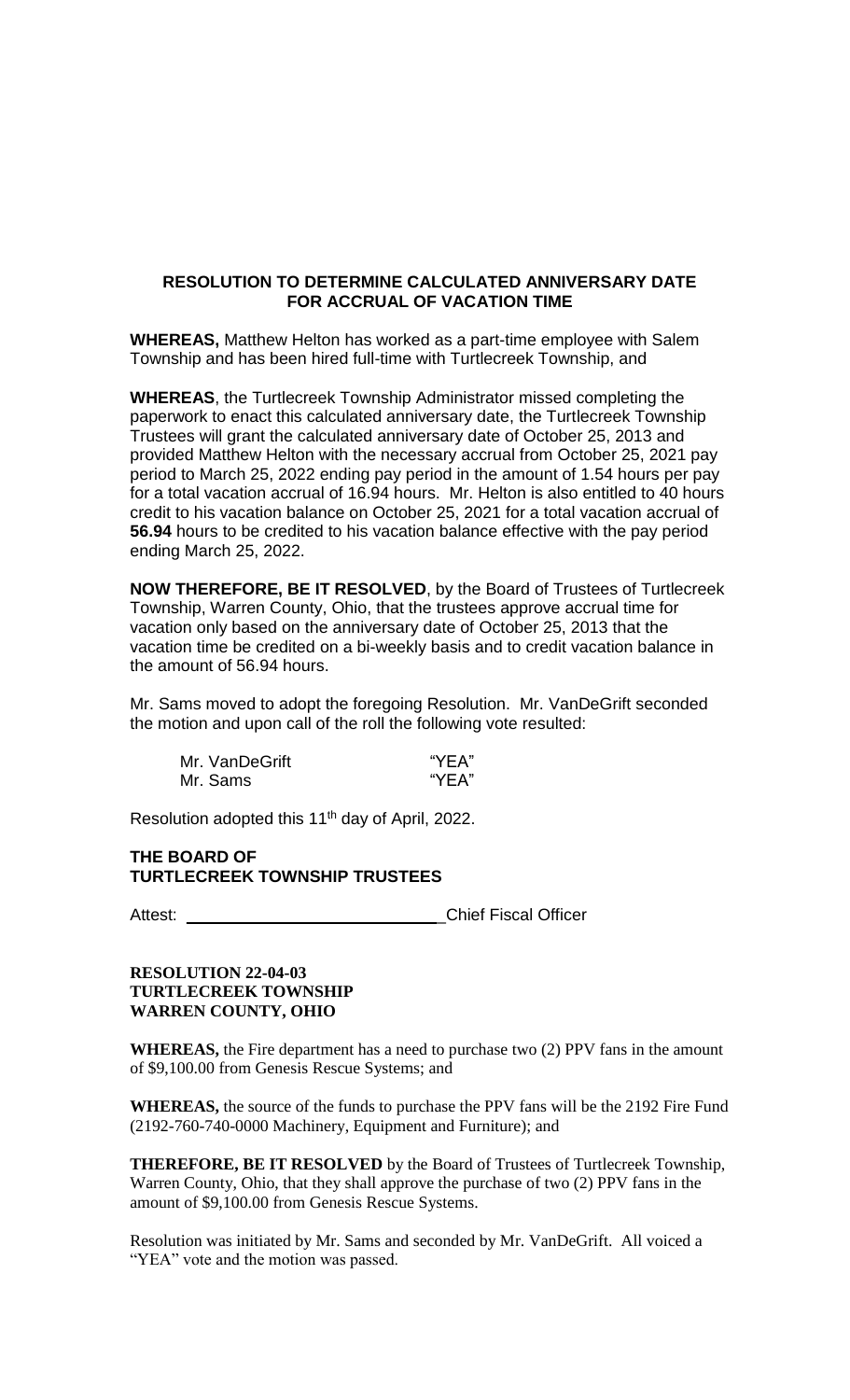Adopted this  $11<sup>th</sup>$  day of April, 2022

| $\sim$<br>∼ |  |
|-------------|--|
|-------------|--|

|--|

Attest: Chief Fiscal Officer

# **RESOLUTION 22-04-04 TURTLECREEK TOWNSHIP WARREN COUNTY, OHIO**

# **RESOLUTION TO AUTHORIZE JAMES VANDEGRIFT, TURTLECREEK TOWNSHIP CHAIRPERSON, TO SIGN LETTER OF AUTHORIZATION FOR RELEASE OF A GOVERNMENTAL ELIGIBLE CUSTOMER LIST FOR DUKE ENERGY OHIO, INC.**

**WHEREAS**, the Turtlecreek Township is required to sign a letter for Energy Alliances, Inc to obtain the authorized governmental eligible customer list from Duke Energy Ohio Inc; and

**WHEREAS,** the Turtlecreek Township Board of Trustees have authorized James VanDeGrift to sign the letter of authorization for release of a governmental eligible customer list; and

**THEREFORE, BE IT RESOLVED** by the Turtlecreek Township Board of Trustees that this letter be signed.

Resolution was initiated by Mr. Sams and seconded by Mr. VanDeGrift. All voiced a "YEA" vote and the resolution passed.

Adopted this 11<sup>th</sup> day April, 2022

| Signed: | " ∨F∆" |
|---------|--------|
|         | "YEA"  |

Attest: \_\_\_\_\_\_\_\_\_\_\_\_\_\_\_\_\_\_\_\_\_\_\_\_\_\_\_\_\_\_\_\_\_\_\_\_\_ Chief Fiscal Officer

# **TURTLECREEK TOWNSHIP BOARD OF TRUSTEES**

**WARREN COUNTY, OHIO**

Resolution Number: 22-04-05 Date of Resolution: April 11, 2022

**TOPIC OF RESOLUTION: BOARD RESOLUTION SUBSEQUENTLY APPROVING EXPENDITURES NOT EXCEEDING TWENTY-FIVE HUNDRED DOLLARS BY TOWNSHIP ADMINISTRATOR OR TOWNSHIP OFFICER OR EMPLOYEE AUTHORIZED BY TOWNSHIP ADMINISTRATOR**

# **RESOLUTION**

**WHEREAS,** this Board adopted Resolution Number 16-04-12, dated April 26, 2016, authorizing the Township Administrator to incur obligations on behalf of the Township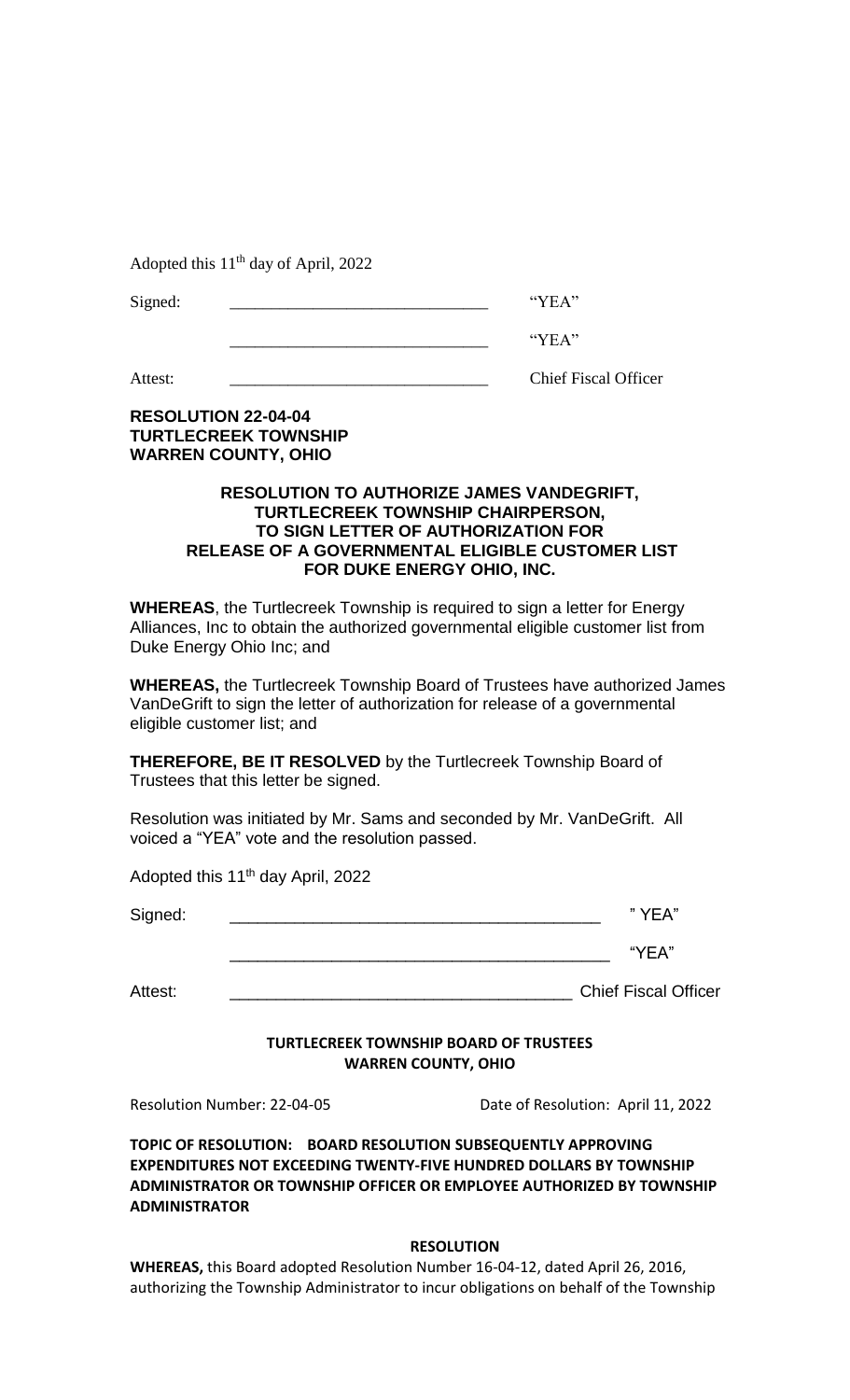not to exceed Two Thousand Five Hundred Dollars, and further authorizing the Township Administrator to authorize other Township Officers and Employees to incur obligations on behalf of the Township not to exceed Two Thousand Five Hundred Dollars; and,

**WHEREAS,** pursuant to section 507.11 (A) of the Ohio Revised Code, and Section 3 of the aforementioned Resolution, the obligations incurred by the Township Administrator on behalf of the Township, or that the Township Administrator authorizes a Township Officer or Employee to incur, shall be subsequently approved by adoption of formal resolution of this Board at the next regularly scheduled Board meeting after receipt by the Township Fiscal Officer of proper voucher for the obligation or obligations incurred; and,

**WHEREAS,** this Board has been notified by the Township Fiscal Officer she is in receipt of a proper voucher or vouchers for obligations incurred by the Township Administrator or authorized Township Officer or Employees, a copy or copies of which are attached hereto.

**THEREFORE, BE IT RESOLVED** by the Board of Trustees of Turtlecreek Township, Warren County, Ohio, at least a majority of all Trustees casting a vote concur as follows:

**Section 1.** This Board does hereby subsequently approve the obligations incurred by the

Township Administrator or Township Officer or Employees on behalf of the Township, a

copy or copies of the vouchers of which are attached hereto.

**Section 2.** That the Board is acting in its administrative capacity in adopting this Resolution.

**Section 3**. That the recitals contained within the Whereas Clauses set forth above are incorporated by reference herein.

**Section 4.** That it is found and determined that all formal actions of the Board concerning and relating to the adoption of this Resolution were adopted in an open meeting of the Board in compliance with all legal requirements, including Section 121.22 of the Ohio Revised Code.

Mr. Sams moved adoption of the foregoing Resolution, being seconded by Mr. VanDeGrift. Upon call of the roll, the following vote resulted:

| Mr. VanDeGrift | <b>YEA</b> |
|----------------|------------|
| Mr. Sams       | YEA        |

Resolution adopted this 11<sup>th</sup> day of April, 2022.

CERTIFICATION: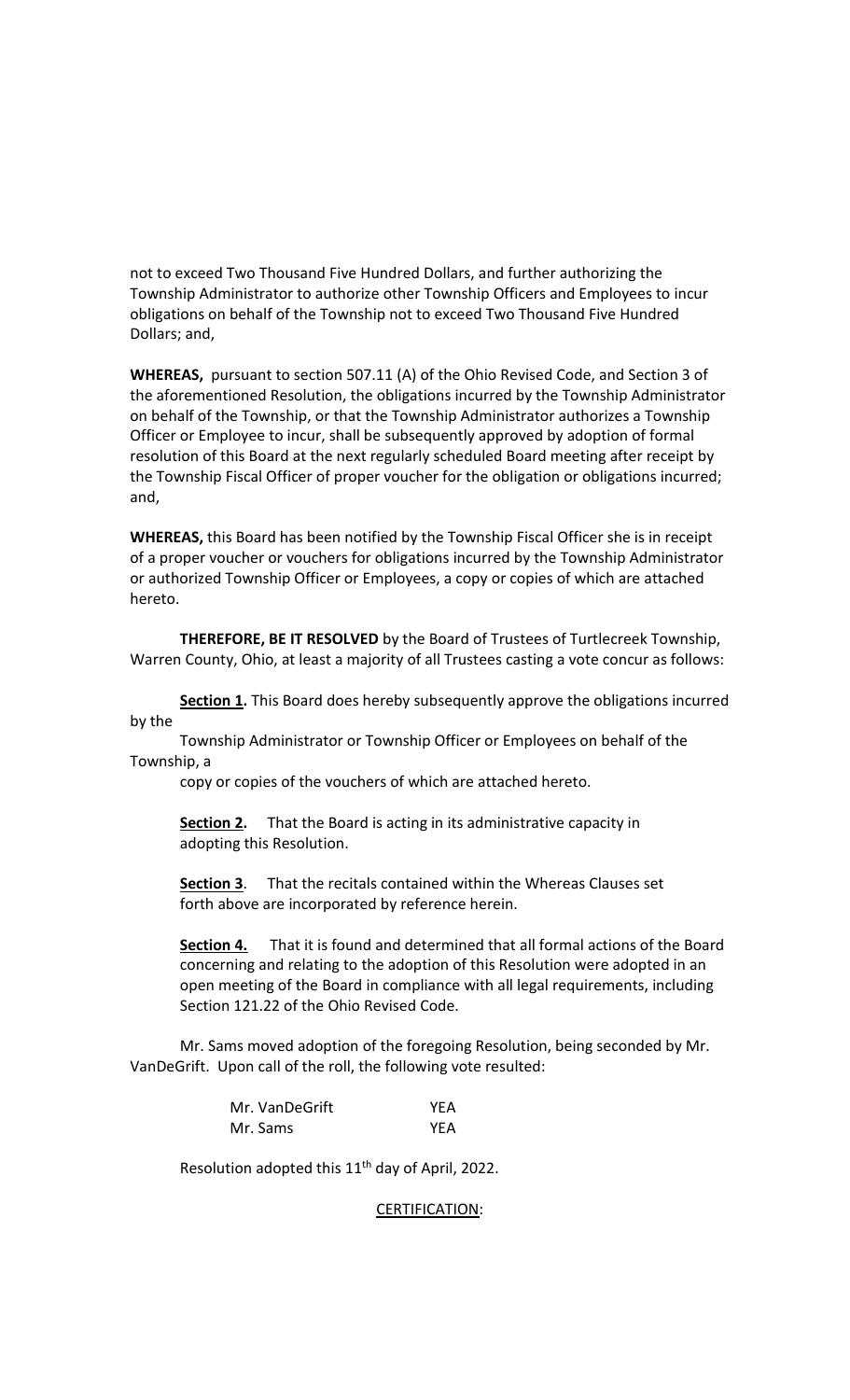The undersigned does hereby certify that the foregoing is a true and accurate copy of the above Resolution adopted on the aforementioned date by the Board of Township Trustees.

SIGNATURE:

NAME: Amanda K. Childers

TITLE: Fiscal Officer

DATE:

# **RESOLUTION 22-04-06 TURTLECREEK TOWNSHIP WARREN COUNTY, OHIO**

# **RESOLUTION TO REFUND PAYMENT FOR FOUNDATION TO MAGGARD MEMORIALS**

**WHEREAS**, the Turtlecreek Township received payment for a foundation for the cemetery in the amount of \$680.00 from Maggard Memorials for Wanda and Thomas McGowan; and;

**WHEREAS**, Maggard Memorials notified Turtlecreek Township that the McGowan family revised the foundation request to a smaller foundation which cost would be \$320.00 and

**WHEREAS,** the Turtlecreek Township will refund Maggard Memorials \$360.00 from the Cemetery Fund 2041 (2041-410-599-0000 Other – Other Expenses) for the difference in the two foundations; and

**NOW THEREFORE BE IT RESOLVED**, the Turtlecreek Township Board of Trustees hereby approve the refund to Maggard Memorials in the amount of \$360.00.

Mr. Sams moved for adoption of the foregoing resolution, seconded by Mr. VanDeGrift. All voiced a "YEA" vote and the resolution passed.

Adopted this 11<sup>th</sup> day of April, 2022

Signed: \_\_\_\_\_\_\_\_\_\_\_\_\_\_\_\_\_\_\_\_\_\_\_\_\_\_\_\_\_\_\_\_\_ "YEA"

 $\overline{\phantom{a}}$  "YEA"

Attest: \_\_\_\_\_\_\_\_\_\_\_\_\_\_\_\_\_\_\_\_\_\_\_\_\_ Chief Fiscal Officer

**RESOLUTION 22-04-07 TURTLECREEK TOWNSHP WARREN COUNTY, OHIO**

**A RESOLUTION AUTHORIZING EXPENDITURE FROM AMERICAN RESCUE PLAN ACT FUNDS**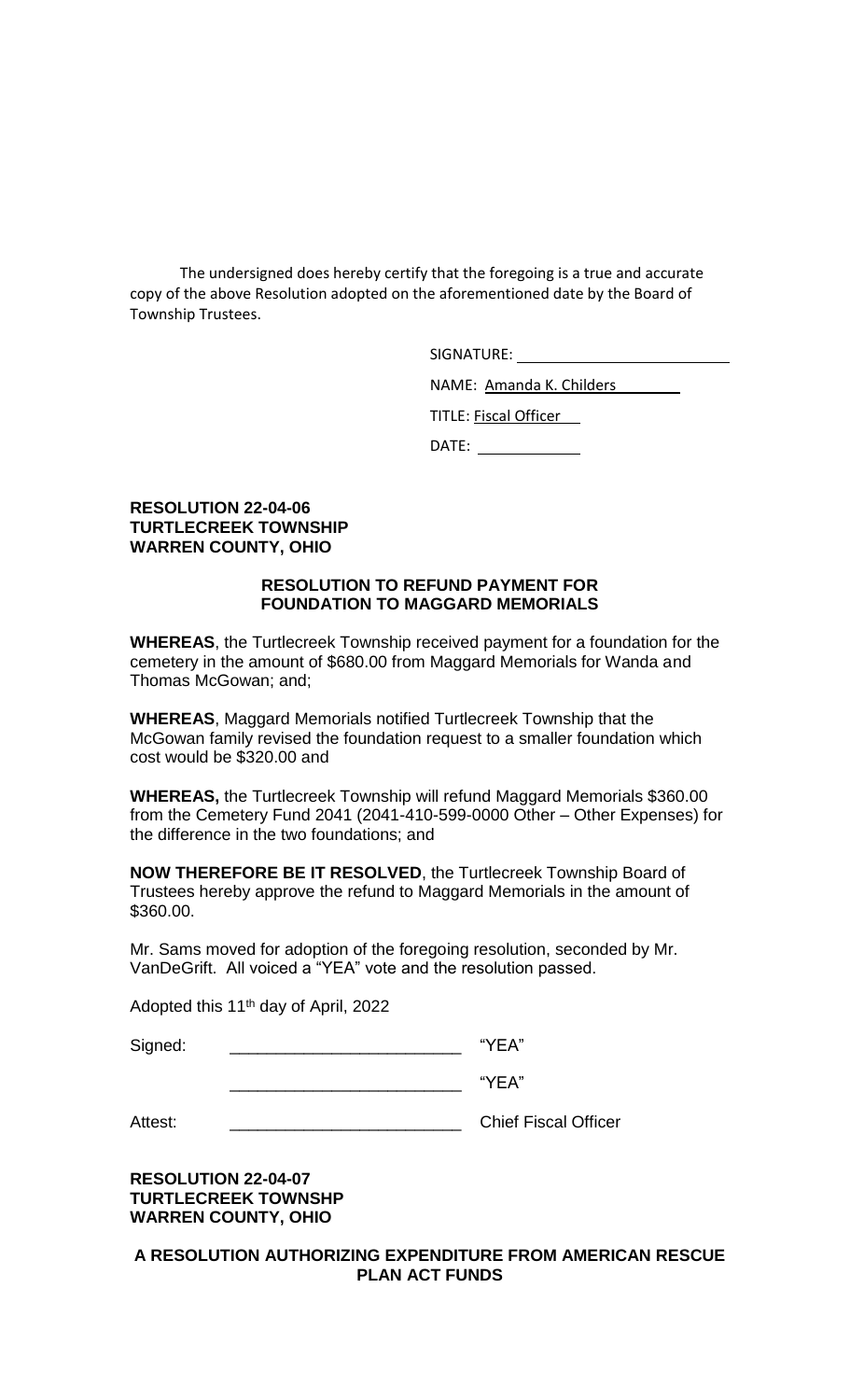**Be It Resolved** *by the Township Trustees of Turtlecreek Township*

**WHEREAS**, this date, April 11, 2022, Trustee Jonathan Sams moved the adoption of the following Resolution:

**WHEREAS**, the Township has received a distribution of monies (the "ARPA Funds") from the American Rescue Plan Act of 2021 ("ARPA" or the "Act"); and

**WHEREAS**, Congress passed the Act effective March 11, 2021; and

**WHEREAS**, Section 603 created the Coronavirus Local Fiscal Recovery Fund which, among other things, appropriated money to cities, non-entitlement units of local government, and counties to mitigate the fiscal effects stemming from the public health emergency with respect to the Coronavirus Disease (Covid-19); and

**WHEREAS**, Section 603(c) generally provides that:

(1) USE OF FUNDS. Subject to paragraph (2), and except as provided in paragraphs (3) and (4), a metropolitan city, non-entitlement unit of local government, or county shall only use the funds provided under a payment made under this section to cover costs incurred by the metropolitan city, non-entitlement unit of local government, or county, by December 31, 2024 -

(A) to respond to the public health emergency with respect to the Coronavirus Disease 2019 (COVID–19) or its negative economic impacts, including assistance to households, small businesses, and nonprofits, or aid to impacted industries such as tourism, travel, and hospitality;

(B) to respond to workers performing essential work during the COVID– 19 public health emergency by providing premium pay to eligible workers of the metropolitan city, non-entitlement unit of local government, or county that are performing such essential work, or by providing grants to eligible employers that have eligible workers who perform essential work;

(C) for the provision of government services to the extent of the reduction in revenue of such metropolitan city, non-entitlement unit of local government, or county due to the COVID–19 public health emergency relative to revenues collected in the most recent full fiscal year of the metropolitan city, non-entitlement unit of local government, or county prior to the emergency; or

(D) to make necessary investments in water, sewer, or broadband infrastructure.

**WHEREAS**, Department of Treasury Final Rule, published on January 6, 2022, and effective April 1, 2022, provides in part that:

Treasury presumes that up to \$10 million in revenue has been lost due to the public health emergency and recipients are permitted to use that amount (not to exceed the award amount) to fund "government services." [The "standard allowance"].

**WHEREAS**, the Rule further observes that: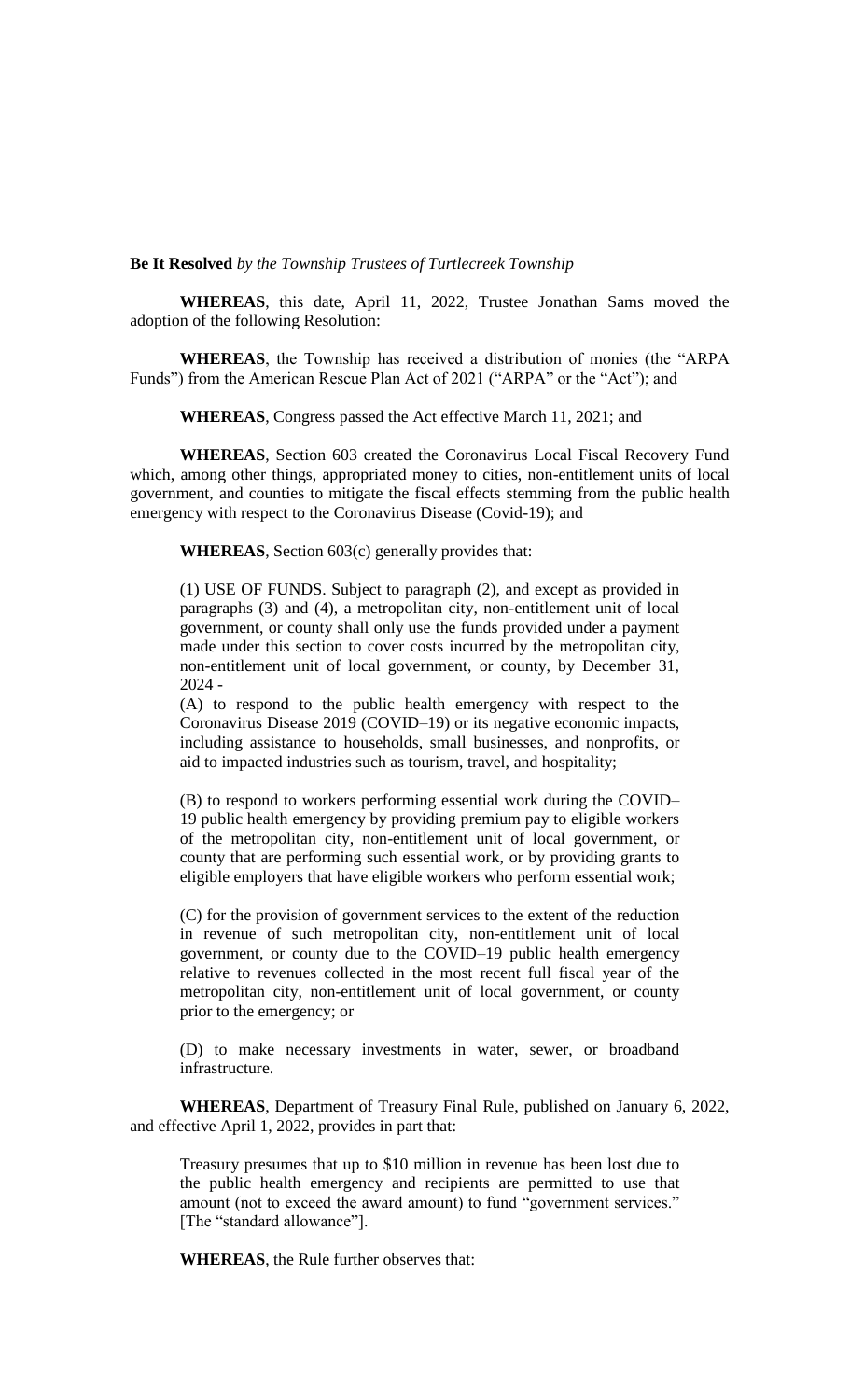The standard allowance provides an estimate of revenue loss that is based on an extensive analysis of average revenue loss across states and localities, and offers a simple, convenient way to determine revenue loss particularly for Coronavirus State and Local Fiscal Recovery Fund's smallest recipients. This change is intended to promote administrative efficiency and simply revenue loss calculation for smaller recipients.

**WHEREAS**, the Rule further clarifies that recipients can use:

SLFRF funds on government services up to the revenue loss amount, whether that be the standard allowance amount or the amount calculated using the [Final Rule four-step process]. Government services generally include any service traditionally provided by a government, unless treasury has stated otherwise.

**WHEREAS**, some common examples of "government services" expressly recognized by Treasury are as follows:

- Road building and maintenance, and other infrastructure
- Health services
- General government administration, staff, and administrative facilities
- Environmental remediation
- Provision of police, fire, and other public safety services (including purchase of fire trucks and police vehicles)
- Maintenance or pay-go funded building infrastructure
- Modernization of cybersecurity, including hardware, software, and protection of critical infrastructure

**WHEREAS**, "Government services is [deemed by Treasury] the most flexible eligible use category under the SLFRF program, and funds are subject to streamlined reporting and compliance requirements;" and

**WHEREAS**, funds utilized pursuant to the standard revenue loss allowance continue to have certain restrictions, including:

- Deposit into pension funds
- Satisfaction of settlements or judgments
- Contributions to financial reserves or "rainy day" funds

**WHEREAS**, the Board of Trustees has identified a project which, in the judgment of the Board, qualifies as a permitted use of the ARPA Funds, in direct support of governmental services, which consists of the following:

Criteria Architect fees for renovation of Turtlecreek Township Fire Station 31 in the amount of \$74,000.00. (the "Project"). As we are in the beginning stages of the project, this is only the initial expense with more expected in the future.

#### **NOW THEREFORE,** it is hereby RESOLVED by the Board that:

1. The Township elects to use the standard allowance and its presumption of revenue loss due to the public health emergency and to use the amount authorized herein to fund government services.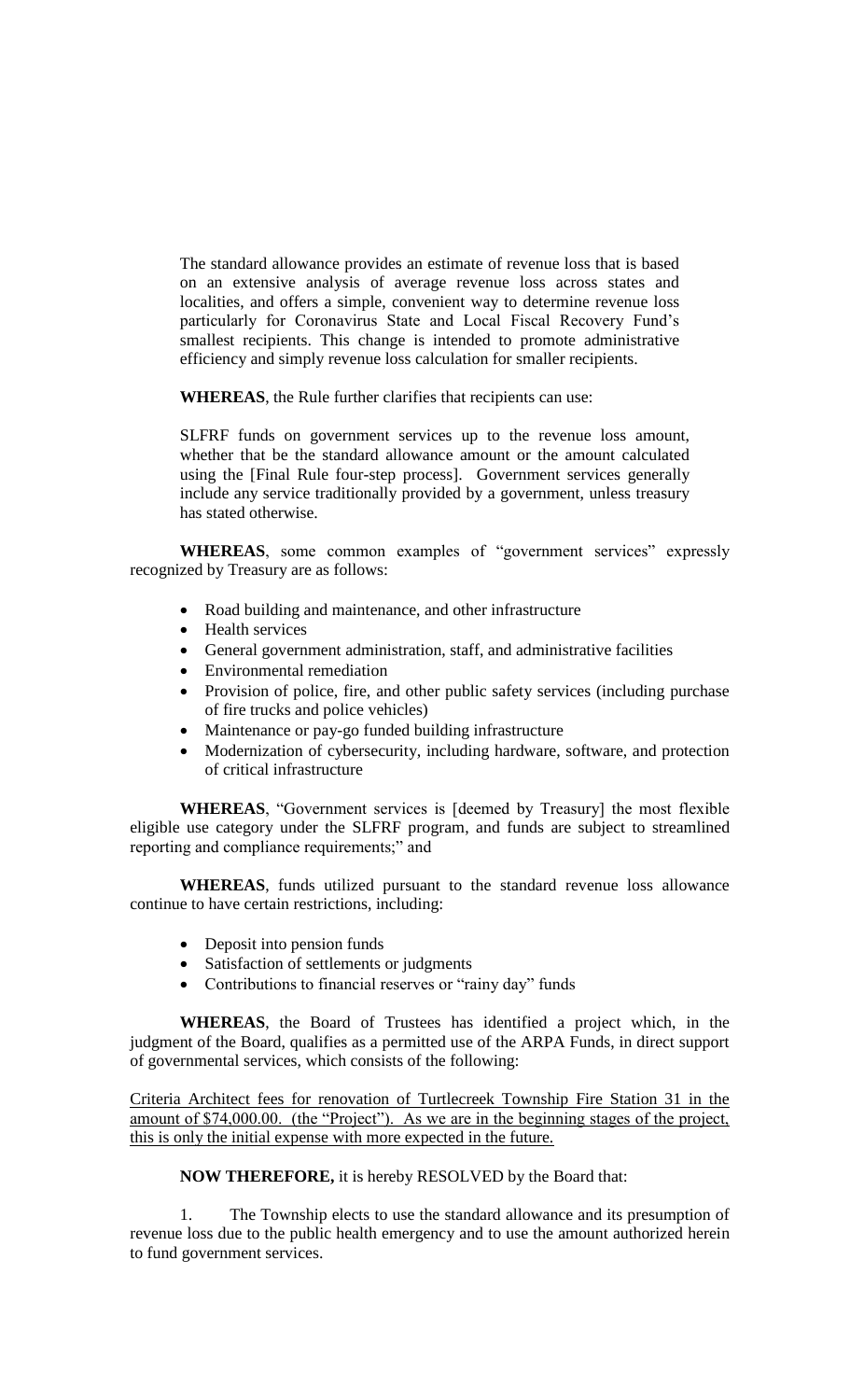2. The Project is hereby authorized and shall be paid for from the ARPA Funds in the amount of/and amount not to exceed: **\$1,629,821.27**. This includes both Tranches of funding as well as the amount received as a reallocation.

3. The Project described herein serves the objectives of the Act by providing services traditionally provided by a government, namely:

□ Police protection

□ Fire and emergency medical services

- □ Road repair, maintenance and other transportation and safety services
- □ Public infrastructure support
- □ General government administration and administrative facilities

□ Land use regulations and enforcement

□ Parks and recreational facilities and programs

□ Other

4. Accordingly, the Project is in the best interests of the Township and is deemed a priority for the community.

5. No obligations paid under the authority of this Resolution were incurred prior to March 3, 2021.

Trustee Jim VanDeGrift seconded the Motion, and thereupon, the votes in favor of this Resolution were recorded and reflected by the signatures hereto.

BE IT FURTHER RESOLVED: that it is hereby found and determined that all formal actions of this Township concerning and relating to the adoption of this Resolution were adopted in an open meeting of the Township Trustees, and that all deliberations of the Township Trustees and any of its committees that resulted in such formal action, were in a meeting open to the public, in compliance with all legal requirements, including Section 121.22 of the Ohio Revised Code.

*Adopted the 11th day of April, 2022.*

*Township Trustees*

*\_\_\_\_\_\_\_\_\_\_\_\_\_\_\_\_\_\_\_\_\_\_\_\_\_\_\_\_\_\_*

*\_\_\_\_\_\_\_\_\_\_\_\_\_\_\_\_\_\_\_\_\_\_\_\_\_\_\_\_\_\_*

Attest:

 *Township Fiscal Officer*